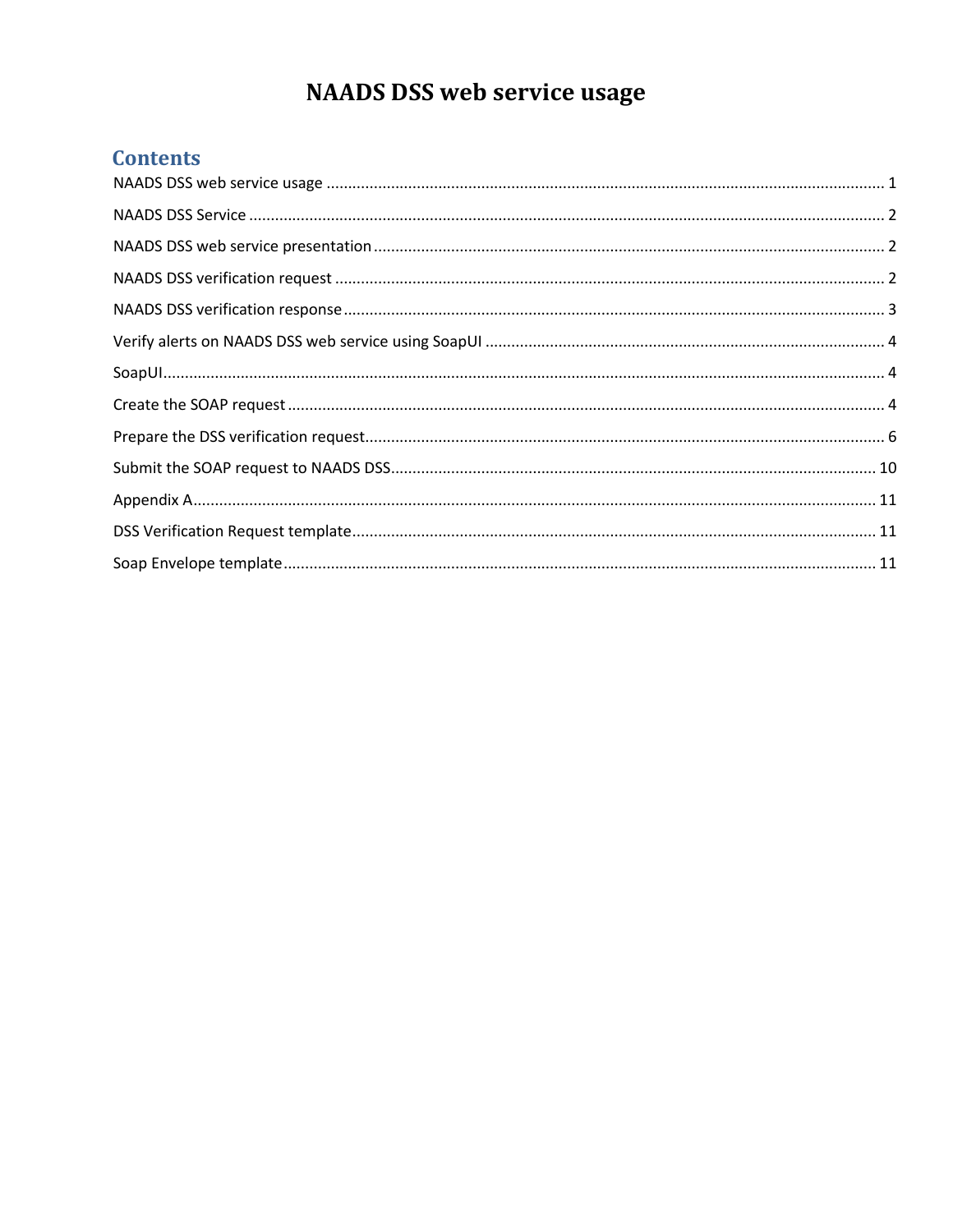## <span id="page-1-0"></span>**NAADS DSS Service**

#### <span id="page-1-1"></span>*NAADS DSS web service presentation*

NAADS DSS web service provides the third party with the option to verify the NAADS signature of the alerts issued through NAADS. NAADS DSS web service is a digital signing service that was developed according to the OASIS DSS standards for digital signature. http://docs.oasis-open.org/dss/v1.0/oasisdsscore-spec-v1.0-os.html

NAADS DSS is SOAP on HTTPS service that is located at the following URLs:

- https://dss1.naad-adna.pelmorex.com/
- https://dss2.naad-adna.pelmorex.com/

#### <span id="page-1-2"></span>*NAADS DSS verification request*

A NAADS DSS verification request for alert signature verification is a DSS request enveloped into a SOAP message sent through HTTPS to one of the URLs mentioned above. These URLs are specified in the alert's NAADS signature under the *SignatureProperty* tag.

The DSS verification request should have the following structure:

| <verifyrequest <="" requestid="UNIQUE IDENTIFIER" th=""></verifyrequest>                                     |
|--------------------------------------------------------------------------------------------------------------|
| xmlns:ds="http://www.w3.org/2000/09/xmldsig#" xmlns="http://www.docs.oasis-                                  |
| open.org/dss/oasis-dss-1.0-core-schema-cd-02.xsd" Profile="REQUEST ISSUER">                                  |
| <inputdocuments></inputdocuments>                                                                            |
| <document id="ALERT ID"></document>                                                                          |
| dss:Base64XML/ this is default, not required to specify.</td></tr><tr><td>We will add the signed alert here. |
|                                                                                                              |
|                                                                                                              |
| <optionalinputs></optionalinputs>                                                                            |
| <signatureplacement <="" td="" whichdocument="ALERT ID"></signatureplacement>                                |
| CreateEnvelopedSignature="true"/>                                                                            |
|                                                                                                              |
| <signatureobject></signatureobject>                                                                          |
| <signatureptr <="" td="" whichdocument="ALERT ID"></signatureptr>                                            |
| XPath="//cs:Signature[Id = "NAADS Signature"]" />                                                            |
|                                                                                                              |
|                                                                                                              |

The *VerifyRequest* element is the OASIS DSS standard request for the signature verification. NAADS DSS will read the *RequestID* attribute to identify the verification request received and the *Profile* attribute to identify the request issuer. These values will be returned in the verification response.

The *InputDocuments* element encloses the documents submitted for verification. Currently NAADS DSS can process only one document per request.

The *Document* element contains the signed alert submitted for verification. The *ID* attribute of the element will identify the document submitted for verification, identification that will be used later in the verification request.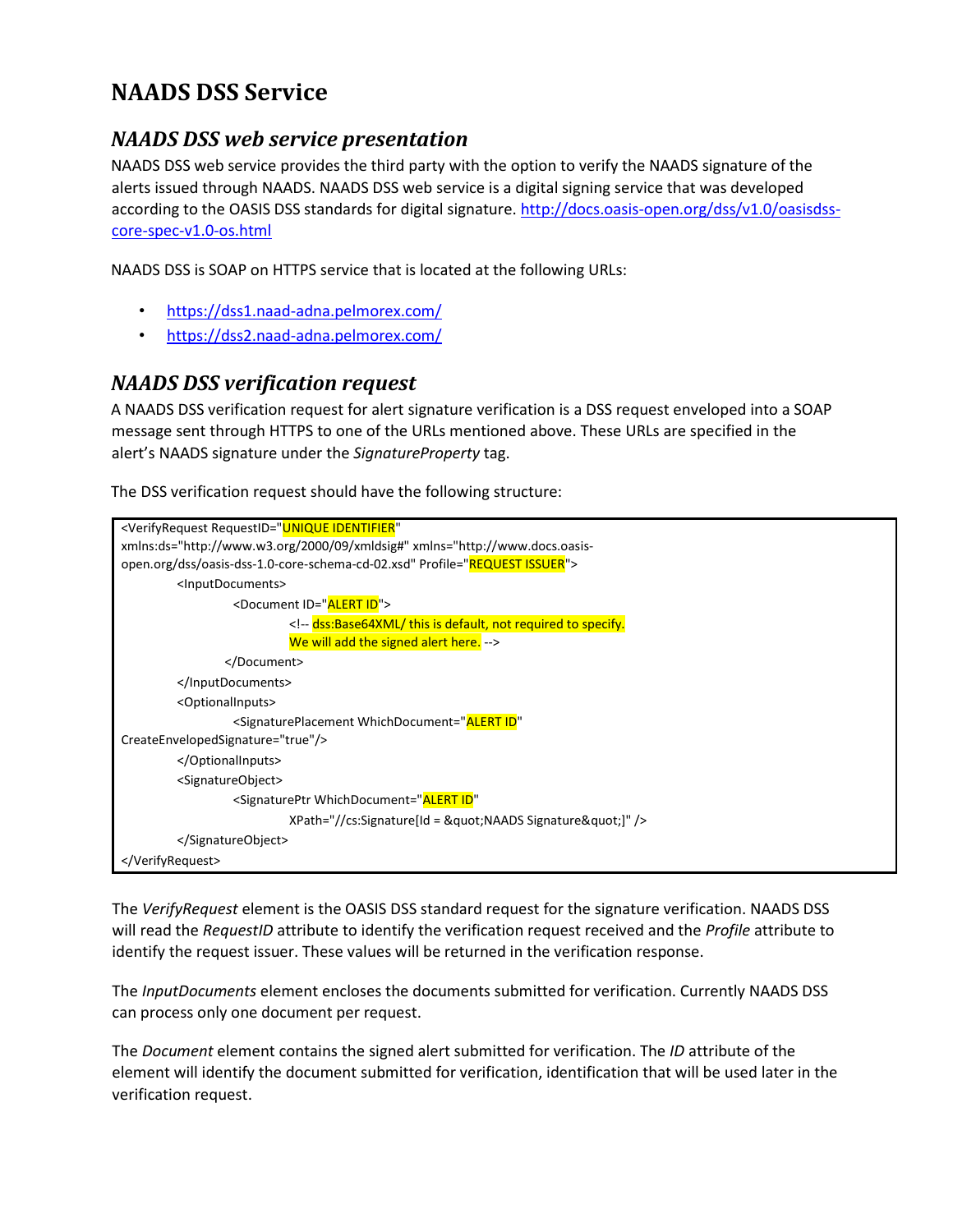The *SignaturePlacement* element inside the *OptionalInputs* element will specify the type of signature (enveloped or enveloping) through the *CreateEnvelopedSignature* attribute. The *WhichDocument* attribute will identify the document in the InputDocuments element. Currently NAADS DSS is processing only enveloped signatures.

The *XPath* attribute of the SignaturePtr element inside the SignatureObject object provides the path to the signature inside the signed alert, *XPath="//cs:Signature[Id = "NAADS Signature"]"*. The *WhichDocument* attribute will identify the signed alert in the InputDocuments element.

### <span id="page-2-0"></span>*NAADS DSS verification response*

A NAADS DSS verification response for alert signature verification is DSS response to the DSS a request, as presented above, enveloped into a SOAP message received through HTTPS.

The DSS verification response should have the following structure:

```
<dss:VerifyResponse RequestID="" xmlns:ds="http://www.w3.org/2000/09/xmldsig#" 
xmlns:dss="http://www.docs.oasisopen.org/dss/oasis-dss-1.0-core-schema-cd-02.xsd" Profile=""> 
         <Result> 
                  <ResultMajor/>
                  <ResultMinor/> 
                  <ResultMessage/> 
         </Result> 
</dss:VerifyResponse>
```
The *VerifyResponse* element is the OASIS DSS standard response to a signature verification request. NAADS DSS will write into the *RequestID* attribute the identity of the verification request received and into the Profile attribute to identify the request issuer.

The *Result* element provides the signature verification result in three items: *ResultMajor*, *ResultMinor* and *ResultMessage*. The *ResultMajor* element provides the generic information on the result: success or error, in an OASIS DSS standard string format. The *ResultMinor* element provides more detailed information in case the verification failed, in an OASIS DSS standard string format. *ResultMessage* provides details string with logging information on why the verification failed.

Currently NAADS DSS has two result values for the *ResultMajor* and *ResultMinor*.

For successful verification:

```
<VerifyResponse RequestID=" " Profile="" xmlns:ds="http://www.w3.org/2000/09/xmldsig#" 
xmlns="http://www.docs.oasisopen.org/dss/oasis-dss-1.0-core-schema-cd-02.xsd"> 
  <Result> 
   <ResultMajor>urn:oasis:names:tc:dss:1.0:resultmajor:Success</ResultMajor>
   <ResultMinor /> 
   <ResultMessage /> 
 </Result> 
</VerifyResponse>
```
#### For error on verification:

```
<VerifyResponse RequestID=" " Profile="" xmlns:ds="http://www.w3.org/2000/09/xmldsig#" 
xmlns="http://www.docs.oasisopen.org/dss/oasis-dss-1.0-core-schema-cd-02.xsd"> 
 <Result>
```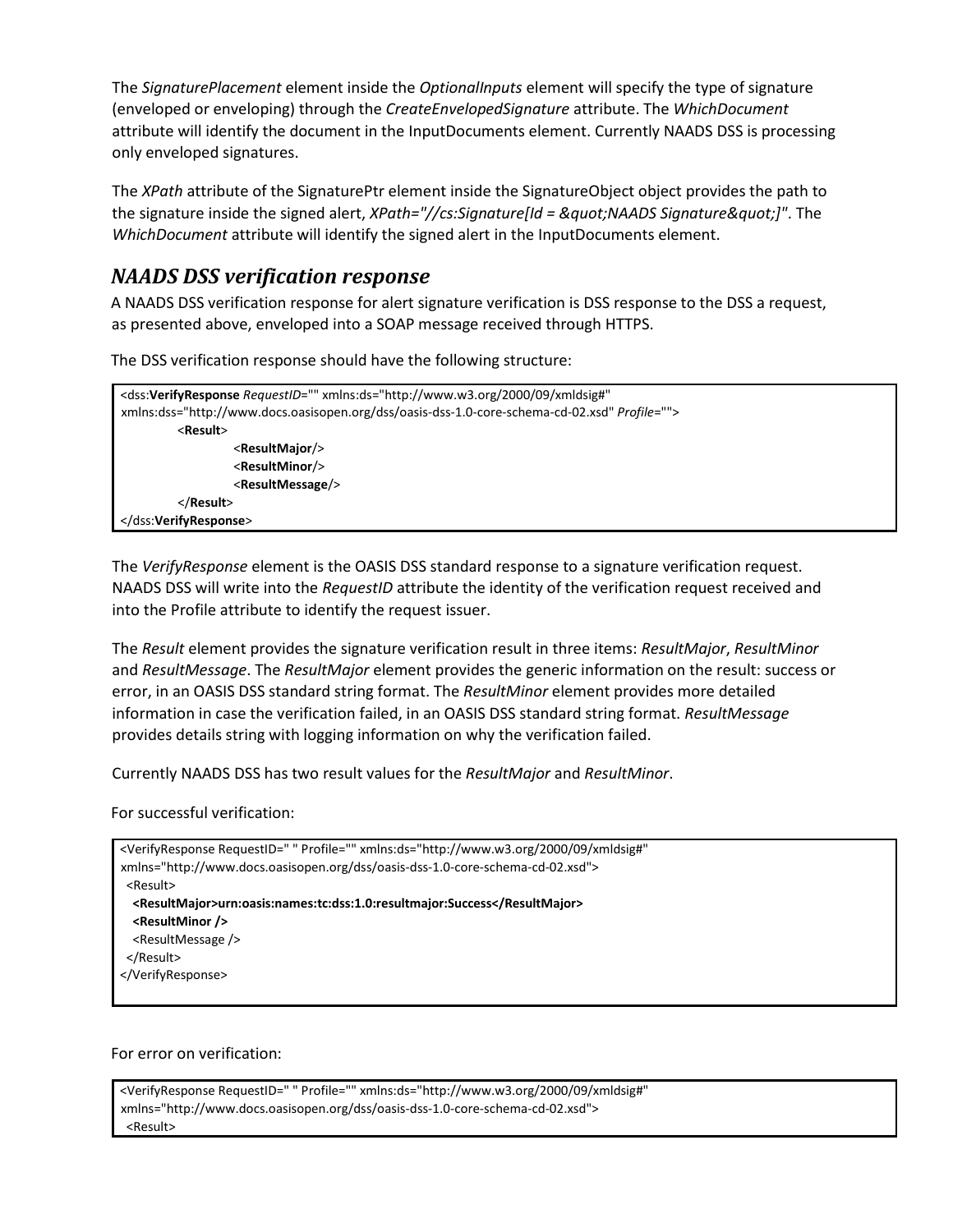**<ResultMajor>urn:oasis:names:tc:dss:1.0:resultmajor:ResponderError</ResultMajor> <ResultMinor>urn:oasis:names:tc:dss:1.0:resultminor:GeneralError</ResultMinor>**  <ResultMessage /> </Result> </VerifyResponse>

### <span id="page-3-0"></span>**Verify alerts on NAADS DSS web service using SoapUI**

#### <span id="page-3-1"></span>*SoapUI*

SoapUI is a Functional Testing tool for SOAP and REST testing. As a SOAP client, it allows you to easily and rapidly send transactions through HTTP and HTTPS.

SoapUI is available as a free open-source version. For more information follow the link below: https://www.soapui.org/downloads/soapui.html

#### <span id="page-3-2"></span>*Create the SOAP request*

In the SoapUI "File" menu select *"New SOAP Project"*



The dialog below will pop-up. In the edit box type the path to the WSDL file of the NAADS DSS web service, i.e. https://dss1.naad-adna.pelmorex.com/PTINAADSDSSWebService.asmx?WSDL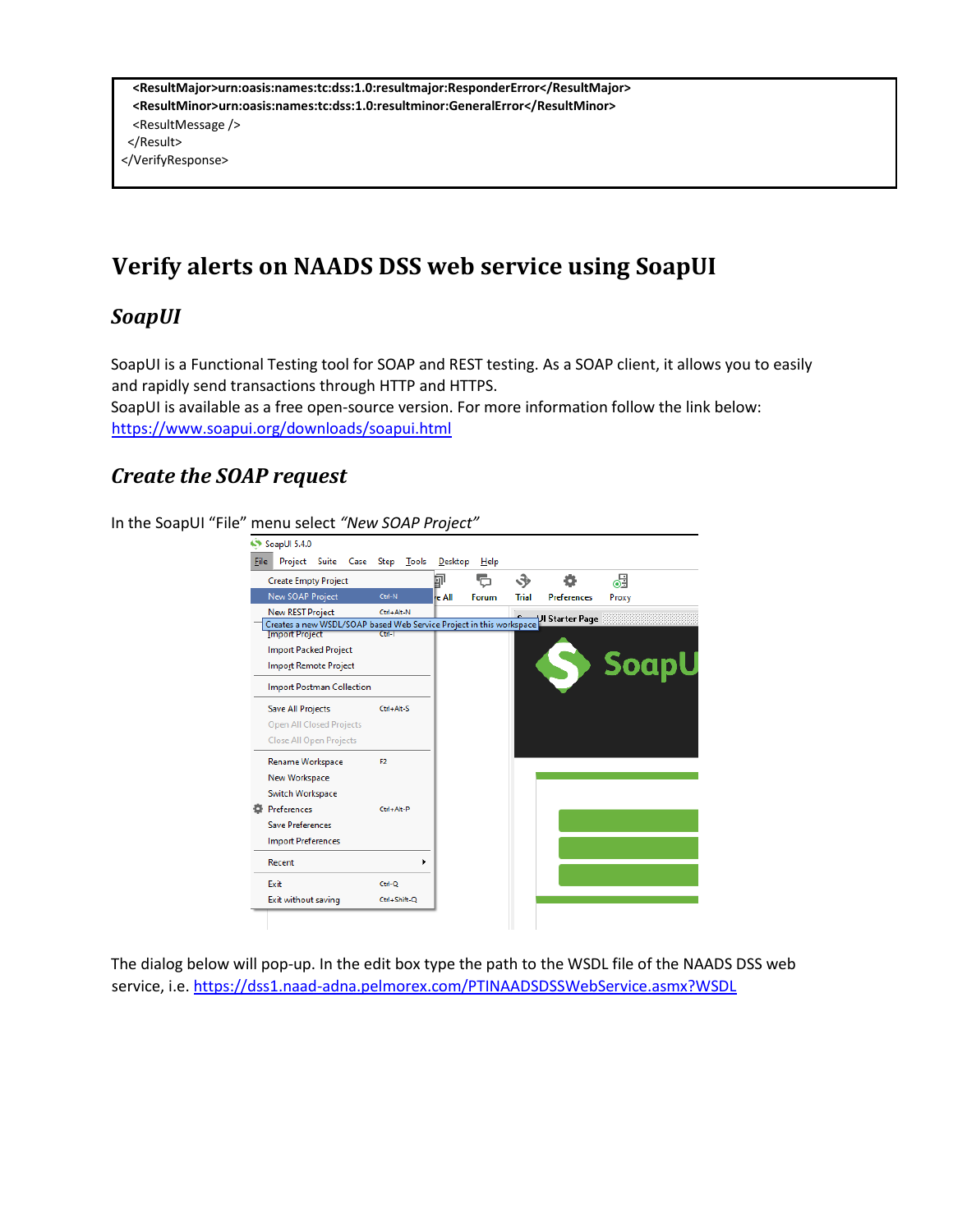| New SOAP Project        |                                                                                      |       |
|-------------------------|--------------------------------------------------------------------------------------|-------|
| <b>New SOAP Project</b> | Creates a WSDL/SOAP based Project in this workspace                                  |       |
| Project Name:           | PTINAADSDSSWebService                                                                |       |
| Initial WSDL:           | https://dss1.naad-adna.pelmorex.com/PTINAADSDSSWebServi<br>Browse                    |       |
|                         | Create Requests: $\vert \mathbf{v} \vert$ Create sample requests for all operations? |       |
|                         | Create TestSuite:     Creates a TestSuite for the imported WSDL                      |       |
| <b>Relative Paths:</b>  | Stores all file paths in project relatively to project file (requires save)          |       |
|                         |                                                                                      | Cance |

In the Navigator (left panel), expand the "PTINAADSDSSWebService" –> "PTINAADSDSSWebService12" section:



Right-click on the "DSSVerifySignedNaadsAlert" and select "New Request" operation from the following dialog:

| <b>Empty</b>   | <b>SOAP</b>           | <b>REST</b>     | Import                                                                                                                                | <b>Save All</b> | Forum | Trial | Pre |
|----------------|-----------------------|-----------------|---------------------------------------------------------------------------------------------------------------------------------------|-----------------|-------|-------|-----|
| ≡≡             |                       |                 |                                                                                                                                       |                 |       |       |     |
| Projects<br>Ė. | PTINAADSDSSWebService |                 | <b>□ こ</b> PTINAADSDSSWebServiceSoap<br>由 C DSSVerifySignedNaadsAlert<br>白…こ PTINAADSDSSWebServiceSoap12<br>DSSVerifySignedNaadsAlert |                 |       |       |     |
|                | New request           |                 | Specify name of request                                                                                                               |                 | ×     |       |     |
|                |                       | Request 1<br>ок |                                                                                                                                       | Cancel          |       |       |     |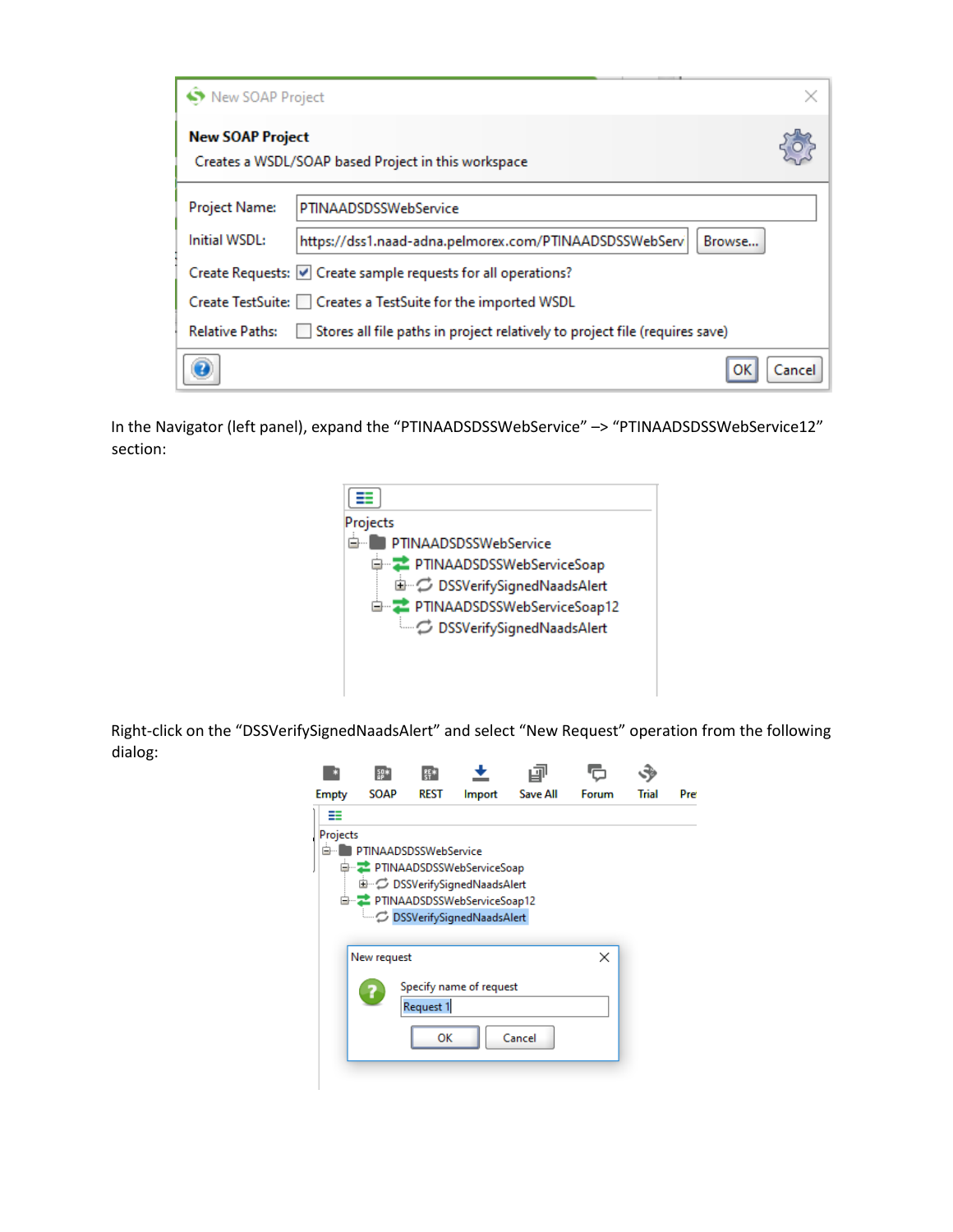The following SOAP envelope will be created.



The String value of the *DSSMessageWithSignedAlertStr* parameter must be replaced with the DSS verification request in UTF-8 format.



#### <span id="page-5-0"></span>*Prepare the DSS verification request*

1. Get the signed alert to be verified from [http://rss.naad-adna.pelmorex.com/.](http://rss.naad-adna.pelmorex.com/) The alert will have a xml CAP format like the one below.

```
<?xml version="1.0" encoding="UTF-8"?>
<alert>
  <identifier>19ACDB8E-8F79-6725-9D6B-1A2D95BDBD70</identifier>
 <sender>Pelmotest</sender>
 <sent>2018-11-28T10:38:24-04:00</sent>
 <status>Actual</status>
  <msgType>Alert</msgType>
  <scope>Public</scope>
  <code>profile:CAP-CP:0.4</code>
 <code>layer:SOREM:1.0</code>
  <info>
   <language>en-CA</language>
   …
  </info>
  <Signature Id="NAADS Signature">
   <SignedInfo>
```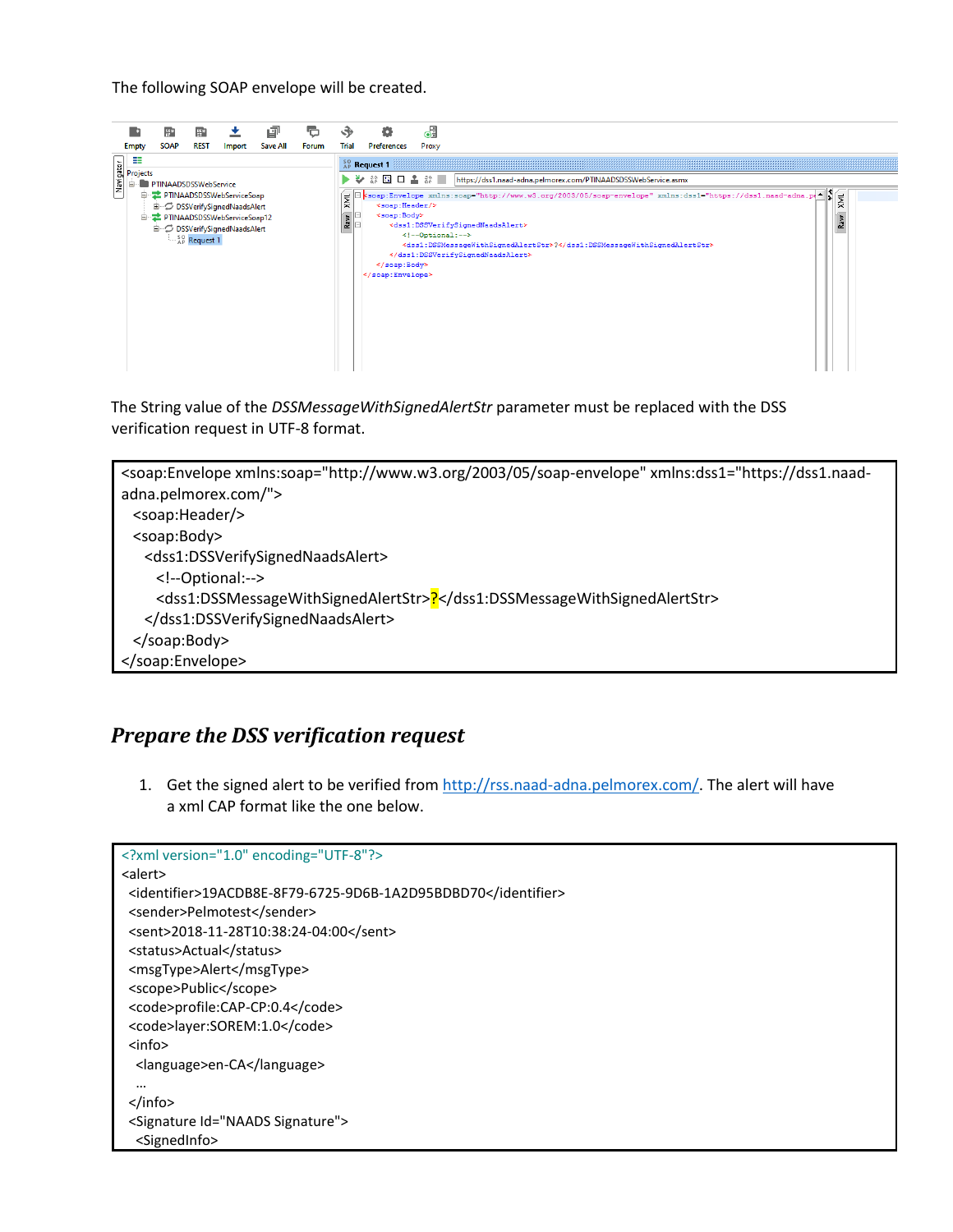| <canonicalizationmethod algorithm="http://www.w3.org/TR/2001/REC-xml-c14n-20010315"></canonicalizationmethod> |
|---------------------------------------------------------------------------------------------------------------|
| <signaturemethod algorithm="http://www.w3.org/2001/04/xmldsig-more#rsa-sha256"></signaturemethod>             |
| <reference uri=""></reference>                                                                                |
| <transforms></transforms>                                                                                     |
| <transform algorithm="http://www.w3.org/2000/09/xmldsig#enveloped-signature"></transform>                     |
|                                                                                                               |
| <digestmethod algorithm="http://www.w3.org/2001/04/xmlenc#sha256"></digestmethod>                             |
| <digestvalue>tW1E9/TyQcZD1WVT5kykAuxKniEzg5Yn7fYBD0rHTKY=</digestvalue>                                       |
|                                                                                                               |
|                                                                                                               |
| <signaturevalue>T4ZPcG6bguq2j4gyCrLztKsIC5f5CWfKvxexyDg  OgJiGiTkzAVhl3A==</signaturevalue>                   |
| <keyinfo></keyinfo>                                                                                           |
| <x509data></x509data>                                                                                         |
| <x509certificate>MIIGtiCCBZ6gAw  STl7jJ0sPtTrvz+r8X</x509certificate>                                         |
|                                                                                                               |
|                                                                                                               |
| <object></object>                                                                                             |
| <signatureproperties></signatureproperties>                                                                   |
| <signatureproperty id="NAADS-DSS1" target="https://dss1.naad-adna.pelmorex.com"></signatureproperty>          |
| <xc:value xmlns:xc="http://docs.oasis-open.org/emergency/cap/v1.2/CAP-v1.2.xsd"></xc:value>                   |
| <signatureproperty id="NAADS-DSS2" target="https://dss2.naad-adna.pelmorex.com"></signatureproperty>          |
| <xc:value xmlns:xc="http://docs.oasis-open.org/emergency/cap/v1.2/CAP-v1.2.xsd"></xc:value>                   |
|                                                                                                               |
|                                                                                                               |
|                                                                                                               |
|                                                                                                               |
|                                                                                                               |

- 2. Create the OASIS DSS standard verification request, by using the template presented in the *[NAADS DSS verification request](#page-1-2)* section.
- 3. In the template, update text highlighted in yellow with the correct values:
	- "UNIQUE IDENTIFIER"
	- "REQUEST ISSUER"
	- "ALERT ID"
- 4. Copy the CAP alert **without** the first line (<?xml version="1.0" encoding="UTF-8"?>) and include the alert in the Document element.

| <verifyrequest <="" requestid="6944B0BD-F050-4B84-2E50-C3A52AA3C7CA" th=""></verifyrequest> |
|---------------------------------------------------------------------------------------------|
| xmlns:ds="http://www.w3.org/2000/09/xmldsig#" xmlns="http://www.docs.oasis-                 |
| open.org/dss/oasis-dss-1.0-core-schema-cd-02.xsd" Profile="Testing">                        |
| <inputdocuments></inputdocuments>                                                           |
| <document id="19ACDB8E-8F79-6725-9D6B-1A2D95BDBD70"></document>                             |
| <alert></alert>                                                                             |
| <identifier>19ACDB8E-8F79-6725-9D6B-1A2D95BDBD70</identifier>                               |
| <sender>Pelmotest</sender>                                                                  |
| <sent>2018-11-28T10:38:24-04:00</sent>                                                      |
| <status>Actual</status>                                                                     |
| <msgtype>Alert</msgtype>                                                                    |
| <scope>Public</scope>                                                                       |
| <code>profile:CAP-CP:0.4</code>                                                             |
| <code>layer:SOREM:1.0</code>                                                                |
| $info$                                                                                      |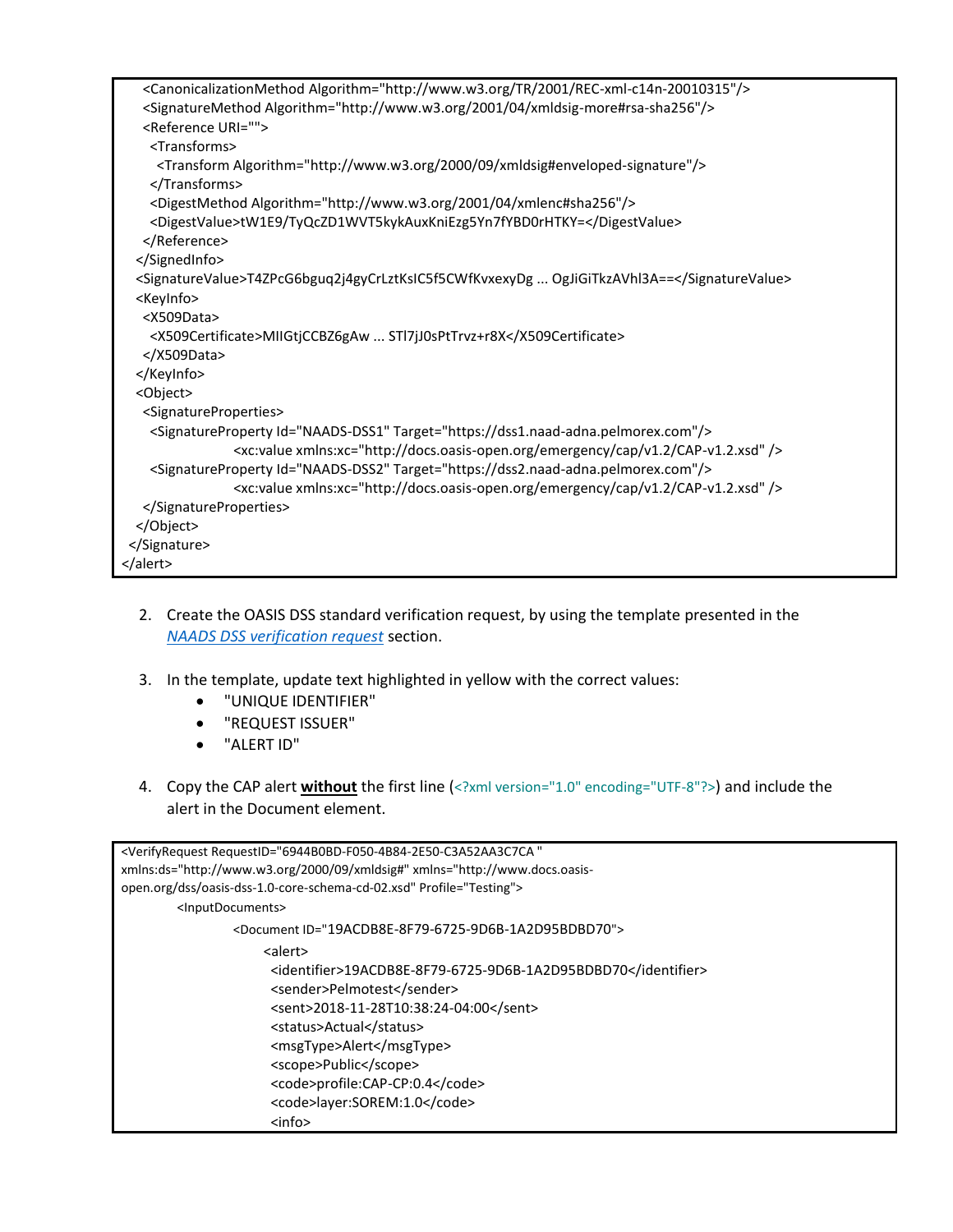```
<language>en-CA</language>
                            …
                        </info>
                       <Signature Id="NAADS Signature">
                        <SignedInfo>
                         <CanonicalizationMethod Algorithm="http://www.w3.org/TR/2001/REC-xml-c14n-
                     20010315"/>
                         <SignatureMethod Algorithm="http://www.w3.org/2001/04/xmldsig-more#rsa-sha256"/>
                         <Reference URI="">
                        <Transforms>
                              <Transform Algorithm="http://www.w3.org/2000/09/xmldsig#enveloped-signature"/>
                          </Transforms>
                         <DigestMethod Algorithm="http://www.w3.org/2001/04/xmlenc#sha256"/>
                         <DigestValue>tW1E9/TyQcZD1WVT5kykAuxKniEzg5Yn7fYBD0rHTKY=</DigestValue>
                        </Reference>
                        </SignedInfo>
                   <SignatureValue>T4ZPcG6bguq2j4gyCrLztKsIC5f5CWfKvxexyDg ... 
                OgJiGiTkzAVhl3A==</SignatureValue>
                   <KeyInfo>
                         <X509Data>
                              <X509Certificate>MIIGtjCCBZ6gAw ... STl7jJ0sPtTrvz+r8X</X509Certificate>
                        </X509Data>
                  </KeyInfo>
                  <Object>
                     <SignatureProperties>
                        <SignatureProperty Id="NAADS-DSS1" Target="https://dss1.naad-adna.pelmorex.com"/>
                               <xc:value xmlns:xc="http://docs.oasis-open.org/emergency/cap/v1.2/CAP-v1.2.xsd" />
                        </SignatureProperty>
                          <SignatureProperty Id="NAADS-DSS2" Target="https://dss2.naad-adna.pelmorex.com"/>
                               <xc:value xmlns:xc="http://docs.oasis-open.org/emergency/cap/v1.2/CAP-v1.2.xsd" />
                        </SignatureProperty>
                     </SignatureProperties>
                </Object>
          </Signature>
        </alert>
        </Document>
        </InputDocuments>
        <OptionalInputs>
                <SignaturePlacement WhichDocument="19ACDB8E-8F79-6725-9D6B-
1A2D95BDBD70" CreateEnvelopedSignature="true"/>
        </OptionalInputs>
        <SignatureObject>
                <SignaturePtr WhichDocument="19ACDB8E-8F79-6725-9D6B-
1A2D95BDBD70"
                        XPath="//cs:Signature[Id = "NAADS Signature"]" />
        </SignatureObject>
</VerifyRequest>
```
5. **Encode** this new DSS verification request **from XML format to the UTF-8 format**. Below is a conversion sample using an [online conversion tool:](https://coderstoolbox.net/string/#!encoding=xml&action=encode&charset=utf_8)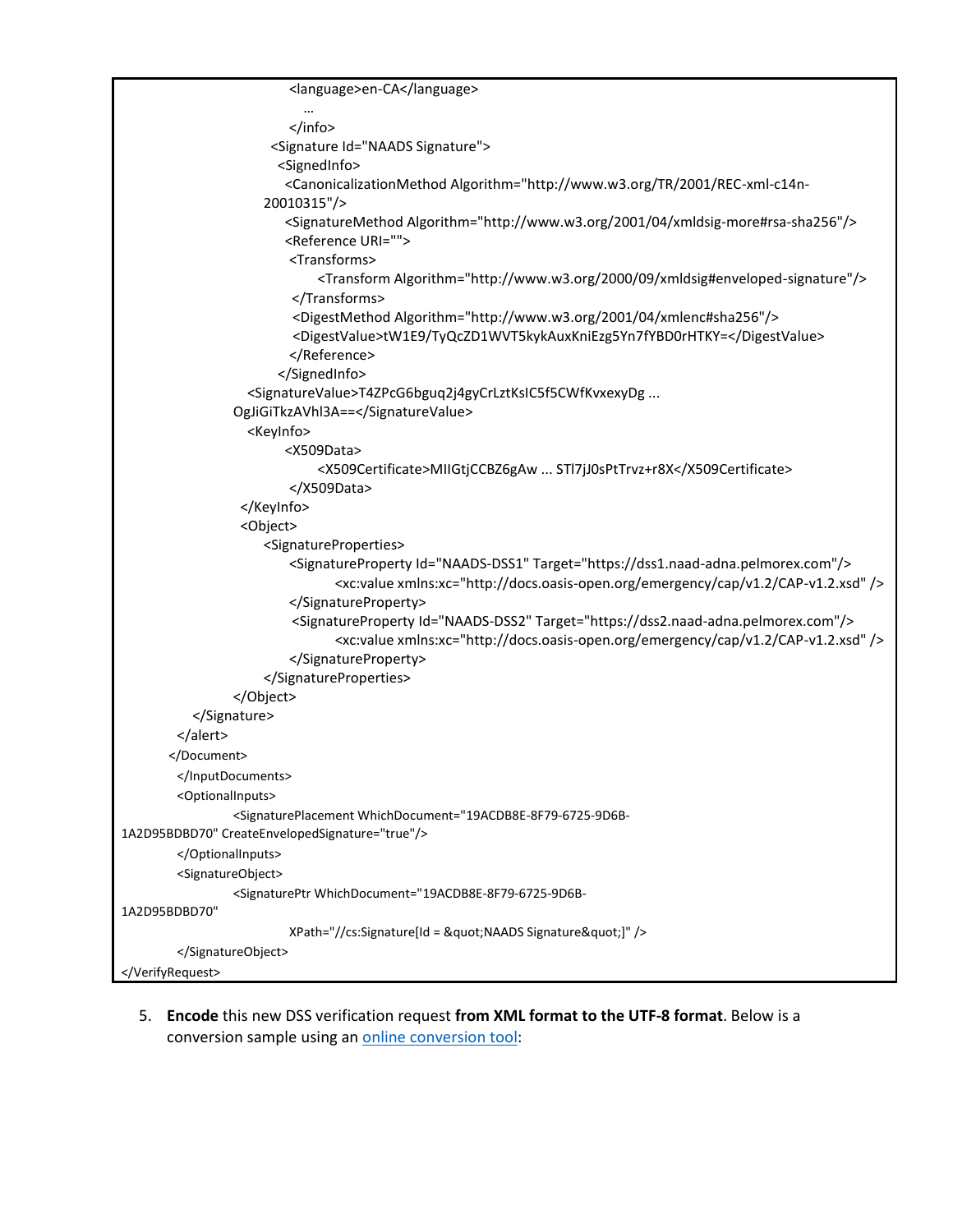| <b>Coder's Toolbox</b><br>Time conversion · String conversion · Number conversion · Network · Bandwidth · XPath (beta)<br><b>String conversion</b><br>© Base64 ® XML © URL © ECMAScript © Character set<br>® Encode © Decode<br>Target character set: © None © US-ASCII © ISO-8859-1 ® UTF-8<br>Input (example: Joe's Café & Bar 0)<br><signatureptr alert="" id"<br="" whichdocument-"="">XPath="//cs:Signature[Id = " NAADS Signature"]" /&gt;<br/><br/><br/>Output (example: Joe's Café &amp; Bar (1)<br/>Alt;VerifyRequest RequestID=Aquot;UNIQUE IDENTIFIERAquot; xmlns:ds=Aquot;http://www.w3.org/2000/09/xmldsig#Aquot; xmlns=Aquot;http://www.docs.oasis-open.org/dss/oasis-dss-dss-dss-dss-ds-ds-a-1.0-core-schema-cd-02.xsdAquot;<br/><math display="inline">\hat{\mathbb{I}}</math><br/><inputdocuments><br/><document id"="" id-"alert=""><br/>-<alert xmlns="urn:oasis:names:tc:emergency:cap:1.2"><br/><math>\leftarrow</math><br/><b>b</b> x<br/>.CA Domains from \$0.99<br/><b>OPEN</b><br/>Canada's Official .CA Registry<br/>Comments? Suggestions? Bugs? Drop me a line</alert></document></inputdocuments></signatureptr> | https://coderstoolbox.net/string/#lencoding=xml&action=encode&charset=utf_8<br>C<br>$\rightarrow$ | $\qquad \qquad \hat{r} \qquad \circ \qquad \circ \qquad \bullet \qquad \vdots$ |
|-----------------------------------------------------------------------------------------------------------------------------------------------------------------------------------------------------------------------------------------------------------------------------------------------------------------------------------------------------------------------------------------------------------------------------------------------------------------------------------------------------------------------------------------------------------------------------------------------------------------------------------------------------------------------------------------------------------------------------------------------------------------------------------------------------------------------------------------------------------------------------------------------------------------------------------------------------------------------------------------------------------------------------------------------------------------------------------------------------------------------------------------------|---------------------------------------------------------------------------------------------------|--------------------------------------------------------------------------------|
|                                                                                                                                                                                                                                                                                                                                                                                                                                                                                                                                                                                                                                                                                                                                                                                                                                                                                                                                                                                                                                                                                                                                               |                                                                                                   |                                                                                |
|                                                                                                                                                                                                                                                                                                                                                                                                                                                                                                                                                                                                                                                                                                                                                                                                                                                                                                                                                                                                                                                                                                                                               |                                                                                                   |                                                                                |
|                                                                                                                                                                                                                                                                                                                                                                                                                                                                                                                                                                                                                                                                                                                                                                                                                                                                                                                                                                                                                                                                                                                                               |                                                                                                   |                                                                                |
|                                                                                                                                                                                                                                                                                                                                                                                                                                                                                                                                                                                                                                                                                                                                                                                                                                                                                                                                                                                                                                                                                                                                               |                                                                                                   |                                                                                |
|                                                                                                                                                                                                                                                                                                                                                                                                                                                                                                                                                                                                                                                                                                                                                                                                                                                                                                                                                                                                                                                                                                                                               |                                                                                                   |                                                                                |
|                                                                                                                                                                                                                                                                                                                                                                                                                                                                                                                                                                                                                                                                                                                                                                                                                                                                                                                                                                                                                                                                                                                                               |                                                                                                   |                                                                                |
|                                                                                                                                                                                                                                                                                                                                                                                                                                                                                                                                                                                                                                                                                                                                                                                                                                                                                                                                                                                                                                                                                                                                               |                                                                                                   |                                                                                |
|                                                                                                                                                                                                                                                                                                                                                                                                                                                                                                                                                                                                                                                                                                                                                                                                                                                                                                                                                                                                                                                                                                                                               |                                                                                                   |                                                                                |
|                                                                                                                                                                                                                                                                                                                                                                                                                                                                                                                                                                                                                                                                                                                                                                                                                                                                                                                                                                                                                                                                                                                                               |                                                                                                   |                                                                                |
|                                                                                                                                                                                                                                                                                                                                                                                                                                                                                                                                                                                                                                                                                                                                                                                                                                                                                                                                                                                                                                                                                                                                               |                                                                                                   |                                                                                |
|                                                                                                                                                                                                                                                                                                                                                                                                                                                                                                                                                                                                                                                                                                                                                                                                                                                                                                                                                                                                                                                                                                                                               |                                                                                                   |                                                                                |
|                                                                                                                                                                                                                                                                                                                                                                                                                                                                                                                                                                                                                                                                                                                                                                                                                                                                                                                                                                                                                                                                                                                                               |                                                                                                   |                                                                                |
|                                                                                                                                                                                                                                                                                                                                                                                                                                                                                                                                                                                                                                                                                                                                                                                                                                                                                                                                                                                                                                                                                                                                               |                                                                                                   |                                                                                |
|                                                                                                                                                                                                                                                                                                                                                                                                                                                                                                                                                                                                                                                                                                                                                                                                                                                                                                                                                                                                                                                                                                                                               |                                                                                                   |                                                                                |
|                                                                                                                                                                                                                                                                                                                                                                                                                                                                                                                                                                                                                                                                                                                                                                                                                                                                                                                                                                                                                                                                                                                                               |                                                                                                   |                                                                                |

6. Copy the output and add the verification request to th[e SOAP envelope](#page-3-2) created by the SoapUI client (replace the question mark "?", after **<dss1:DSSMessageWithSignedAlertStr>**):

```
<soap:Envelope xmlns:soap="http://www.w3.org/2003/05/soap-envelope" xmlns:dss1="https://dss1.naad-
adna.pelmorex.com/">
  <soap:Header/>
  <soap:Body>
   <dss1:DSSVerifySignedNaadsAlert>
     <!--Optional:-->
    <dss1:DSSMessageWithSignedAlertStr>&lt;VerifyRequest RequestID=&quot;6944B0BD-F050-4B84-2E50-
C3A52AA3C7CA " xmlns:ds="http://www.w3.org/2000/09/xmldsig#"
xmlns="http://www.docs.oasis-open.org/dss/oasis-dss-1.0-core-schema-cd-02.xsd"
Profile="Testing">
      &It;InputDocuments>
             <Document ID=&quot;19ACDB8E-8F79-6725-9D6B-1A2D95BDBD70&quot;&gt;
<alert&gt;
<identifier&gt;19ACDB8E-8F79-6725-9D6B-1A2D95BDBD70&lt;/identifier&gt;
&It;sender>Pelmotest&It;/sender>
 … 
      <OptionalInputs&gt;
             <SignaturePlacement WhichDocument=&quot;19ACDB8E-8F79-6725-9D6B-
1A2D95BDBD70" CreateEnvelopedSignature="true"/>
      </OptionalInputs&gt;
      &It;SignatureObject>
             <SignaturePtr WhichDocument=&quot;19ACDB8E-8F79-6725-9D6B-1A2D95BDBD70&quot;
                   XPath="//cs:Signature[Id = "NAADS Signature"]"
/>
      </SignatureObject&gt;
&lt;/VerifyRequest&gt;</dss1:DSSMessageWithSignedAlertStr>
   </dss1:DSSVerifySignedNaadsAlert>
  </soap:Body>
</soap:Envelope>
```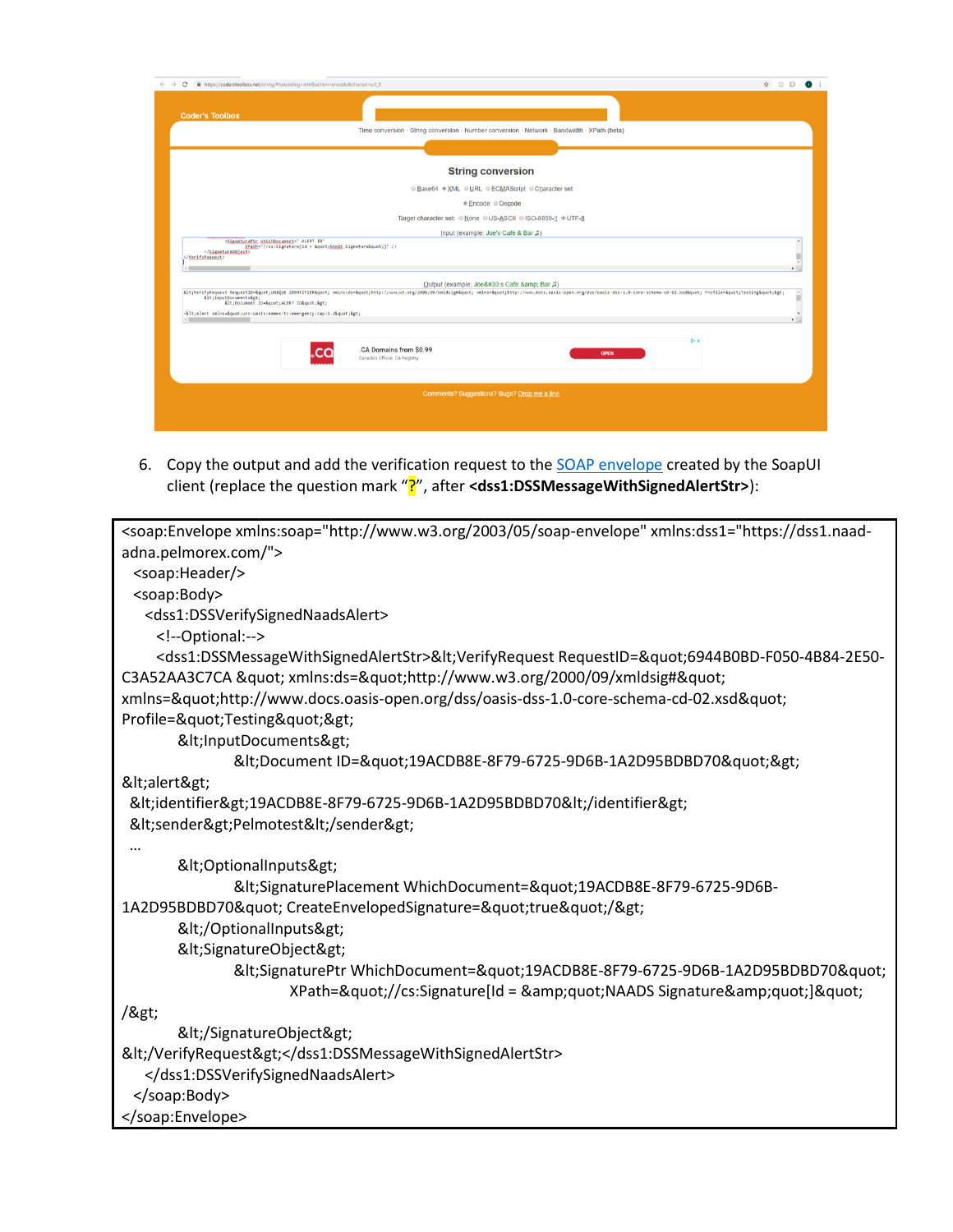#### <span id="page-9-0"></span>*Submit the SOAP request to NAADS DSS*

Send the SOAP request to the server using submit button in SoapUI:



A successful SOAP response from the NAADS DSS will be as follow:

```
<soap:Envelope xmlns:soap="http://www.w3.org/2003/05/soap-envelope" 
xmlns:xsi="http://www.w3.org/2001/XMLSchema-instance" 
xmlns:xsd="http://www.w3.org/2001/XMLSchema">
  <soap:Body>
    <DSSVerifySignedNaadsAlertResponse xmlns="https://dss1.naad-adna.pelmorex.com/">
     <DSSVerifySignedNaadsAlertResult><![CDATA[<VerifyResponse RequestID="6944B0BD-F050-
4B84-2E50-C3A52AA3C7CA" Profile="Testing" xmlns:ds="http://www.w3.org/2000/09/xmldsig#" 
xmlns="http://www.docs.oasis-open.org/dss/oasis-dss-1.0-core-schema-cd-
02.xsd"><Result><ResultMajor>urn:oasis:names:tc:dss:1.0:resultmajor:Success</ResultMajor><Res
ultMinor /><ResultMessage /></Result><Response 
/></VerifyResponse>]]></DSSVerifySignedNaadsAlertResult>
    </DSSVerifySignedNaadsAlertResponse>
  </soap:Body>
</soap:Envelope>
```